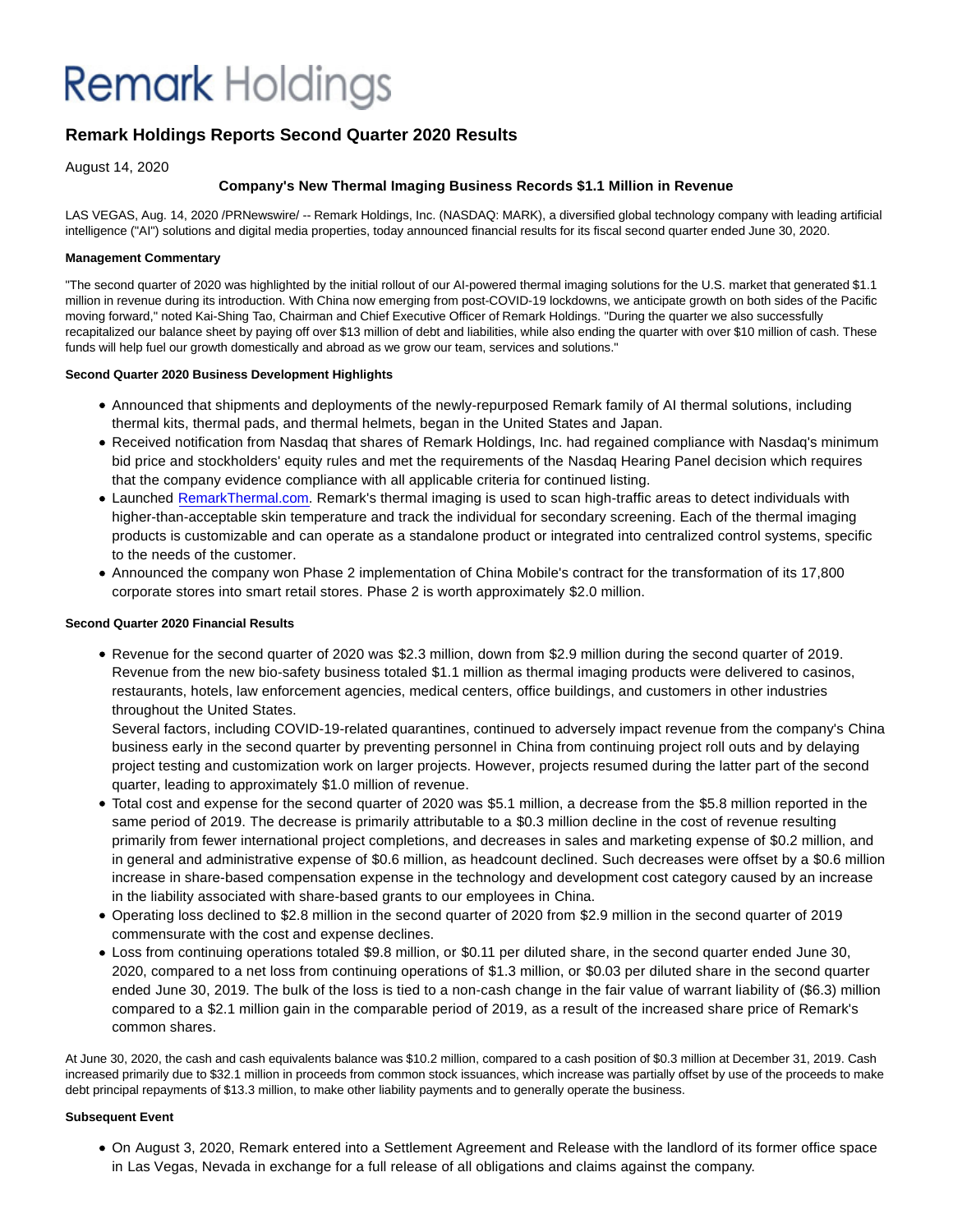"Our U.S. thermal business is off to a great start. We are seeing the momentum started in our second quarter carrying into our third quarter, and initial orders are leading to many new and large opportunities in various industries. Our ownership in Sharecare continues to grow more valuable each quarter, especially in light of Teladoc Health's recent acquisition of Livongo Health for \$18.5 billion, which validates Sharecare's strategy of creating a platform versus a point solution. Finally, we expect our businesses to grow as the world's economies recover and reopen. Our AI-powered solutions are proven, tested and live," concluded Mr. Tao.

#### **Conference Call Information**

Management will hold a conference call this morning at 9:00 a.m. Eastern Time (6:00 a.m. Pacific Time) to discuss these financial results and provide an update on recent business developments. A question and answer session will follow management's presentation.

Toll-Free Number: 800.289.0438 International Number: 323.794.2423 Conference ID: 8269351 Participant Link: [http://public.viavid.com/index.php?id=141180.](https://c212.net/c/link/?t=0&l=en&o=2885916-1&h=3090170457&u=http%3A%2F%2Fpublic.viavid.com%2Findex.php%3Fid%3D141180&a=http%3A%2F%2Fpublic.viavid.com%2Findex.php%3Fid%3D141180)

Please call the conference telephone number 10 minutes prior to the start time. An operator will register your name and organization. The conference call will be broadcast simultaneously and available for replay via the investor section of the company's website [here.](https://c212.net/c/link/?t=0&l=en&o=2885916-1&h=4262871112&u=http%3A%2F%2Fwww.remarkholdings.com%2F&a=here) A replay of the call will be available after 12:00 p.m. Eastern time on the same day through August 19, 2020.

Toll-Free Replay Number: 844.512.2921 International Replay Number: 412.317.6671 Replay ID: 8269351

# **Remark Holdings**

#### **About Remark Holdings, Inc.**

Remark Holdings, Inc. (NASDAQ: [MARK\)](https://c212.net/c/link/?t=0&l=en&o=2885916-1&h=3523446090&u=http%3A%2F%2Fwww.remarkholdings.com%2F&a=MARK) delivers an integrated suite of AI solutions that enable businesses and organizations to solve problems, reduce risk and deliver positive outcomes. The company's easy-to-install AI products are being rolled out in a wide range of applications within the retail, financial, public safety and workplace arenas. The company also owns and operates digital media properties that deliver relevant, dynamic content and ecommerce solutions. The company is headquartered in Las Vegas, Nevada, with additional operations in Los Angeles, California and in Beijing, Shanghai, Chengdu and Hangzhou, China. For more information, please visit the company's website a[t http://www.remarkholdings.com/.](https://c212.net/c/link/?t=0&l=en&o=2885916-1&h=508860228&u=http%3A%2F%2Fwww.remarkholdings.com%2F&a=http%3A%2F%2Fwww.remarkholdings.com%2F)

#### **Forward-Looking Statements**

This press release may contain forward-looking statements, including information relating to future events, future financial performance, strategies, expectations, competitive environment and regulation. Words such as "may," "should," "could," "would," "predicts," "potential," "continue," "expects," "anticipates," "future," "intends," "plans," "believes," "estimates," and similar expressions, as well as statements in future tense, identify forwardlooking statements. These statements involve known and unknown risks, uncertainties and other factors, including those discussed in Part I, Item 1A. Risk Factors in Remark Holdings' Annual Report on Form 10-K and Remark Holdings' other filings with the SEC. Any forward-looking statements reflect Remark Holdings' current views with respect to future events, are based on assumptions and are subject to risks and uncertainties. Given such uncertainties, you should not place undue reliance on any forward-looking statements, which represent Remark Holdings' estimates and assumptions only as of the date hereof. Except as required by law, Remark Holdings undertakes no obligation to update or revise publicly any forward-looking statements after the date hereof, whether as a result of new information, future events or otherwise.

#### **Company Contact**

E. Brian Harvey Director of Capital Markets and Investor Relations Remark Holdings, Inc. [ebharvey@remarkholdings.com](mailto:ebharvey@remarkholdings.com) 702-701-9514

#### **REMARK HOLDINGS, INC. AND SUBSIDIARIES**

Condensed Consolidated Balance Sheets (dollars in thousands, except share and per share amounts)

|                                          | June 30, 2020 |             |    | December 31,<br>2019 |  |  |
|------------------------------------------|---------------|-------------|----|----------------------|--|--|
|                                          |               | (Unaudited) |    |                      |  |  |
| Assets                                   |               |             |    |                      |  |  |
| Cash and cash equivalents                | \$            | 10.233      | \$ | 272                  |  |  |
| Trade accounts receivable, net           |               | 2.235       |    | 1.964                |  |  |
| Receivable from related parties          |               | 531         |    |                      |  |  |
| Prepaid expense and other current assets |               | 5,803       |    | 4,623                |  |  |
| Total current assets                     |               | 18,802      |    | 6,859                |  |  |
| Property and equipment, net              |               | 156         |    | 341                  |  |  |
| Operating lease assets                   |               | 470         |    | 4.359                |  |  |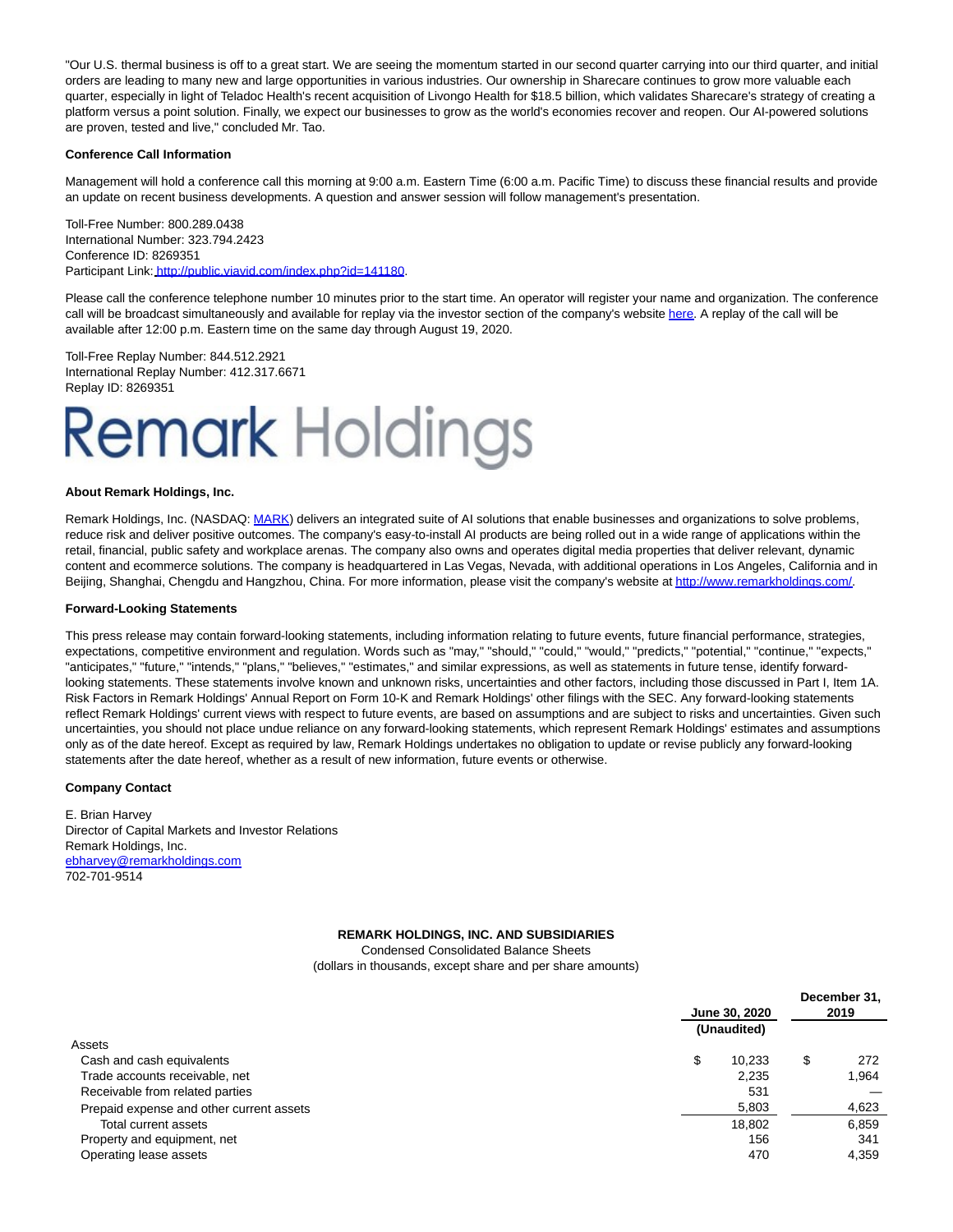| Investment in unconsolidated affiliates                                                          | 1,922       | 1,935       |
|--------------------------------------------------------------------------------------------------|-------------|-------------|
| Intangibles, net                                                                                 | 472         | 509         |
| Other long-term assets                                                                           | 1,254       | 824         |
| <b>Total assets</b>                                                                              | 23,076      | 14,827      |
| Liabilities and Stockholders' Deficit                                                            |             |             |
| Accounts payable                                                                                 | \$<br>7.709 | \$<br>8,126 |
| Accrued expense and other current liabilities                                                    | 13,295      | 14,326      |
| Contract liability                                                                               | 566         | 313         |
| Note payable                                                                                     | 2,000       | 3,000       |
| Loans payable, current, net of unamortized discount and debt issuance cost                       |             | 12,025      |
| <b>Total current liabilities</b>                                                                 | 23,570      | 37,790      |
| Operating lease liabilities, long-term                                                           | 202         | 4,650       |
| Warrant liability                                                                                | 6,318       | 115         |
| <b>Total liabilities</b>                                                                         | 30,515      | 42,555      |
| Commitments and contingencies                                                                    |             |             |
| Preferred stock, \$0.001 par value; 1,000,000 shares authorized; none issued                     |             |             |
| Common stock, \$0.001 par value; 100,000,000 shares authorized; 99,408,916 and 51,055,159 shares |             |             |
| issued and outstanding at June 30, 2020 and December 31, 2019, respectively                      | 99          | 51          |
| Additional paid-in-capital                                                                       | 351,417     | 319,275     |
|                                                                                                  |             |             |

| Accumulated other comprehensive income      | $11^{\circ}$ | (227)     |
|---------------------------------------------|--------------|-----------|
| Accumulated deficit                         | (359.066)    | (346.827) |
| Total stockholders' deficit                 | 439.         |           |
| Total liabilities and stockholders' deficit | 23.076       | 14.827    |
|                                             |              |           |

#### **REMARK HOLDINGS, INC. AND SUBSIDIARIES**

Unaudited Condensed Consolidated Statements of Operations and Comprehensive Loss (dollars in thousands, except per share amounts)

|                                                           | Three Months Ended June 30, |          |      | Six Months Ended June 30, |      |           |      |           |
|-----------------------------------------------------------|-----------------------------|----------|------|---------------------------|------|-----------|------|-----------|
|                                                           | 2020                        |          | 2019 |                           | 2020 |           | 2019 |           |
| Revenue                                                   | \$                          | 2,299    | \$   | 2,865                     | \$   | 2,730     | \$   | 4,074     |
| Cost and expense                                          |                             |          |      |                           |      |           |      |           |
| Cost of revenue (excluding depreciation and amortization) |                             | 1,210    |      | 1,541                     |      | 1,231     |      | 3,134     |
| Sales and marketing                                       |                             | 486      |      | 687                       |      | 902       |      | 1,546     |
| Technology and development                                |                             | 1,477    |      | 854                       |      | 2,125     |      | 2,158     |
| General and administrative                                |                             | 1,898    |      | 2,454                     |      | 4,638     |      | 5,431     |
| Depreciation and amortization                             |                             | 66       |      | 260                       |      | 156       |      | 585       |
| Other operating expense                                   |                             |          |      |                           |      |           |      | 6         |
| Total cost and expense                                    |                             | 5,137    |      | 5,796                     |      | 9,052     |      | 12,860    |
| Operating loss                                            |                             | (2,838)  |      | (2,931)                   |      | (6,322)   |      | (8,786)   |
| Other income (expense)                                    |                             |          |      |                           |      |           |      |           |
| Interest expense                                          |                             | (775)    |      | (553)                     |      | (1, 236)  |      | (940)     |
| Other income (expense), net                               |                             | 57       |      | 92                        |      | 57        |      | 47        |
| Change in fair value of warrant liability                 |                             | (6, 260) |      | 2,078                     |      | (6, 203)  |      | 662       |
| Gain on lease termination                                 |                             |          |      |                           |      | 1,538     |      |           |
| Other loss, net                                           |                             |          |      | 27                        |      | (73)      |      | 1         |
| Total other income (expense), net                         |                             | (6,978)  |      | 1,644                     |      | (5, 917)  |      | (230)     |
| Loss from continuing operations before income taxes       |                             | (9,816)  |      | (1, 287)                  |      | (12, 239) |      | (9,016)   |
| Benefit from income taxes                                 |                             |          |      |                           |      |           |      |           |
| Loss from continuing operations                           | \$                          | (9,816)  | \$   | (1, 287)                  | \$   | (12, 239) | \$   | (9,016)   |
| Loss from discontinued operations, net of tax             |                             |          |      | (1, 487)                  |      |           |      | (2,610)   |
| Net loss                                                  | \$                          | (9,816)  | \$   | (2,774)                   | \$   | (12, 239) | \$   | (11, 626) |
| Other comprehensive income (loss)                         |                             |          |      |                           |      |           |      |           |
| Foreign currency translation adjustments                  |                             | 156      |      | 127                       |      | 338       |      | 33        |
| Comprehensive loss                                        | \$                          | (9,660)  | \$   | (2,647)                   | \$   | (11, 901) | \$   | (11, 593) |
| Weighted-average shares outstanding, basic and diluted    |                             | 89,264   |      | 43,335                    |      | 71,527    |      | 39,994    |
| Net loss per share, basic and diluted                     |                             |          |      |                           |      |           |      |           |
| Continuing operations                                     | \$                          | (0.11)   | \$   | (0.03)                    | \$   | (0.17)    | \$   | (0.23)    |
| Discontinued operations                                   |                             |          |      | (0.03)                    |      |           |      | (0.07)    |
|                                                           | \$                          | (0.11)   | \$   | (0.06)                    | \$   | (0.17)    | \$   | (0.30)    |
| Consolidated                                              |                             |          |      |                           |      |           |      |           |